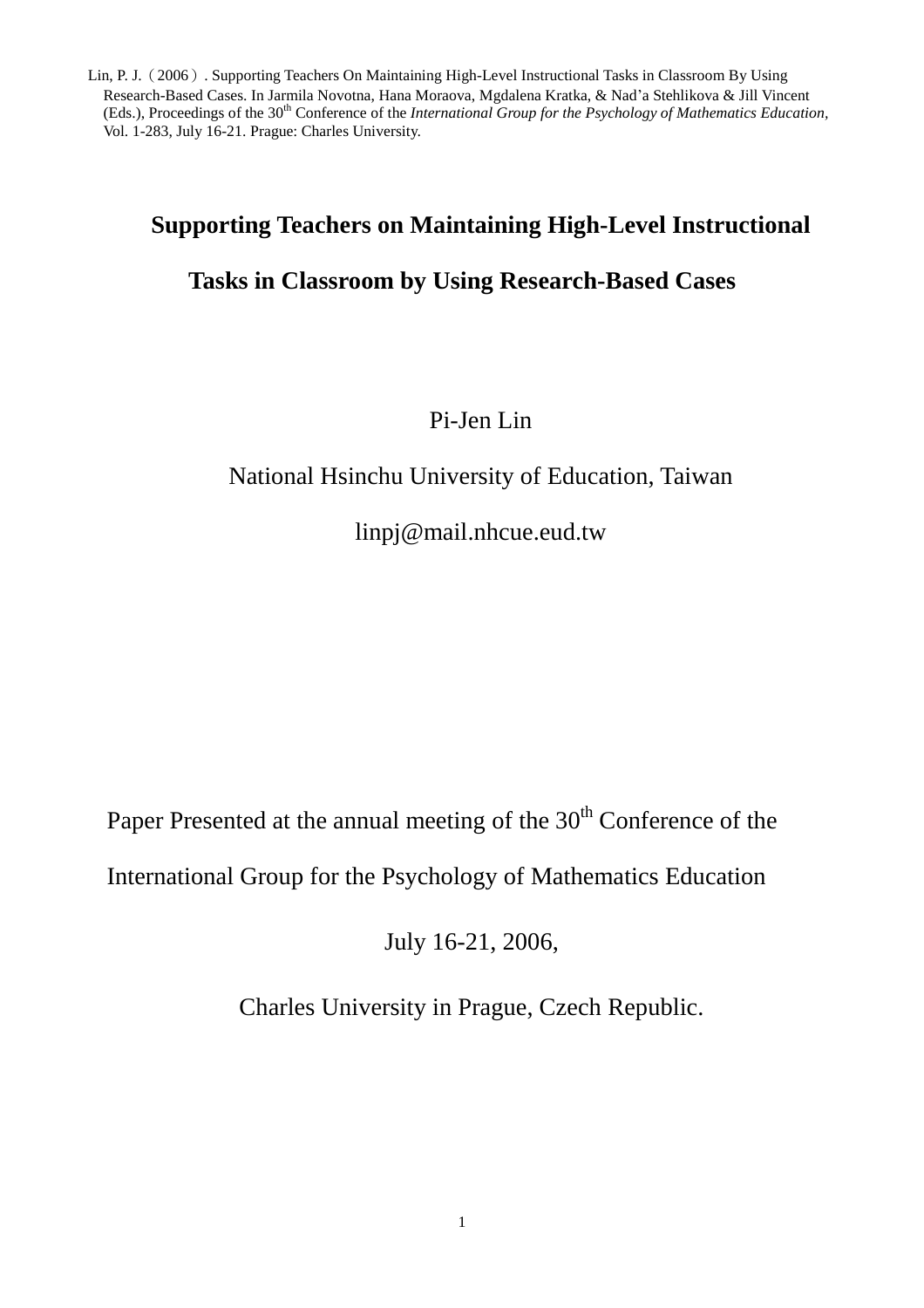> Supporting Teachers on Maintaining High-Level Instructional Tasks in Classroom by Using Research-Based Cases

## *Pi-Jen Lin National Hsinchu University of Education, Taiwan linpj@mail.nhcue.eud.tw*

#### Abstract

*The study examined how teachers maintained high-level cognitive demand as instructional tasks were carried out by using research-based cases. Eight teachers enrolling in a summer course participated in this study. The course provided for conceptualize teachers'knowledge of cases, for discussing video cases, and for examining how the tasks were carried out. Task analysis and classroom observations on ordering factions were main data collected in the study. The data were analyzed according to Stein et al.'s Task Analysis Guide. The use of cases conceptualized teachers'awareness of the importance of differentiating cognitive demand levels of tasks on determining students thinking.*

*Key words: case method, teacher education, cognitive demand, instructional tasks*

#### **Introduction**

Case method can now be used in teacher education in many countries (Dolk & den Hertog, 2001; Lin, 2002). These studies focus on answering about what and how they learn from cases. These cases are performed for various purposes (Merseth, 1996). Cases can be dilemma-driven in which portray problematic situations that require problem identification and analysis. The dilemma-driven cases aim to help teachers learn how to think about the selection of one action over another. Cases can be exemplars to establish the best practice or to make the effective teaching more public (Kleinfeld, 1992). The exemplary cases aim to assist teachers to develop the skill of critical reflection on their own practice (Stein, et al., 2000). These studies show that cases help teachers becoming more reflective practitioners, since cases reflect real situations and create challenges for teachers (Barnett, 1998). However, these studies do not indicate that how cases increases teachers'awareness of different levels required in instructional tasks resulting in students'different thinking.

### **Task Analysis Guide for Cognitive Demand of Tasks as the Theoretical Framework of the Study**

The level of thinking in which students engage determines what they will learn. For instance, tasks that require students to perform a memorized procedure lead to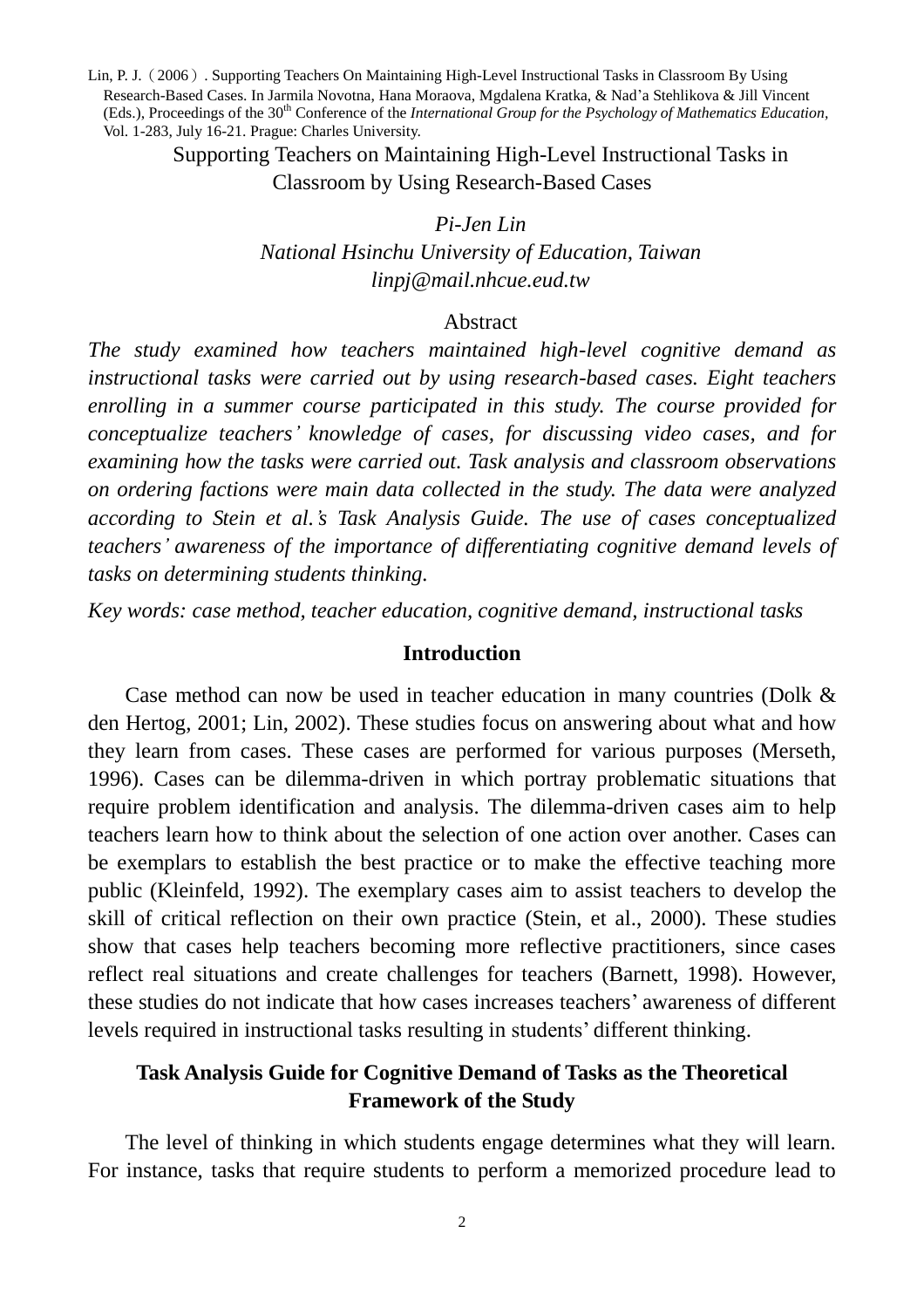low-level thinking, while tasks that require students to make connections to meaning lead to high-level thinking. Stein and her associates (2000) differentiate four levels of cognitive demand of instructional tasks as memorization, procedures without connection, procedures with connection, and doing mathematics. They also provide task analysis guide served as a scoring rubric for each level, as shown in Table 1.

Table 1 The Task Analysis Guide (Stein, et al., 2000)

# *Lower-Level Demands Higher-Level Demands*

# **1. Memorization Tasks 3. Procedures with Connections Tasks**

- $\triangleright$  involving reproducing previous learned  $\triangleright$ facts, rules, formula, or definitions.
- $\triangleright$  cannot be solved using procedures  $\triangleright$ because the time frame in which the task is being completed is too short to use a procedure.
- $\triangleright$  are not ambiguous -such tasks is clearly  $\triangleright$ and directly stated.

#### **2. Procedures Without Connection Tasks 4. Doing Mathematics Tasks**

- $\triangleright$  have little ambiguity about what needs to be done and how to do it.
- $\triangleright$  have no connection to the meaning that  $\triangleright$ underlie the procedure being used.
- $\triangleright$  require no explanation, or explanations  $\triangleright$ that focus solely on describing the procedure.
- focus students'attention on the use of procedures for the purpose of developing deeper understanding.
- are represented in multiple representations and made connections among representations that help to develop meaning.
- require some degree of cognitive effort that underlie the procedures in order to develop understanding.

- $\triangleright$  have no predictable pathway explicitly suggested by the task.
- require students to access relevant knowledge and make appropriate use of them in working through the task.
- require students to explore and understand the nature of mathematical concepts or relationships.

Different tasks require different levels of student thinking. Although it is important to determine the level of cognitive demand of a task, it could be happened that the high-level tasks are declined into a low-level cognitive demand when they are carried out during a lesson (Stein et al., 1996), since the Mathematical Tasks Framework (Stein et al., 2000) indicates that tasks are seen as passing through three phases: First, as they appear in textbooks or as created by teachers; Next, as they are set up by teachers in the classroom; and finally, as they are carried out by students. All of these, but especially the third phase are viewed as important influences on what students actually learn. This framework indicates that selecting a high-level task does not guarantee that students would actually think in cognitively complex ways.

Stein and her associates further suggest that task-related condition, such as mathematics topic, is one of the factors of resulting in tasks declining to the low-level. They also suggest the importance of differentiating cognitive demand of tasks is a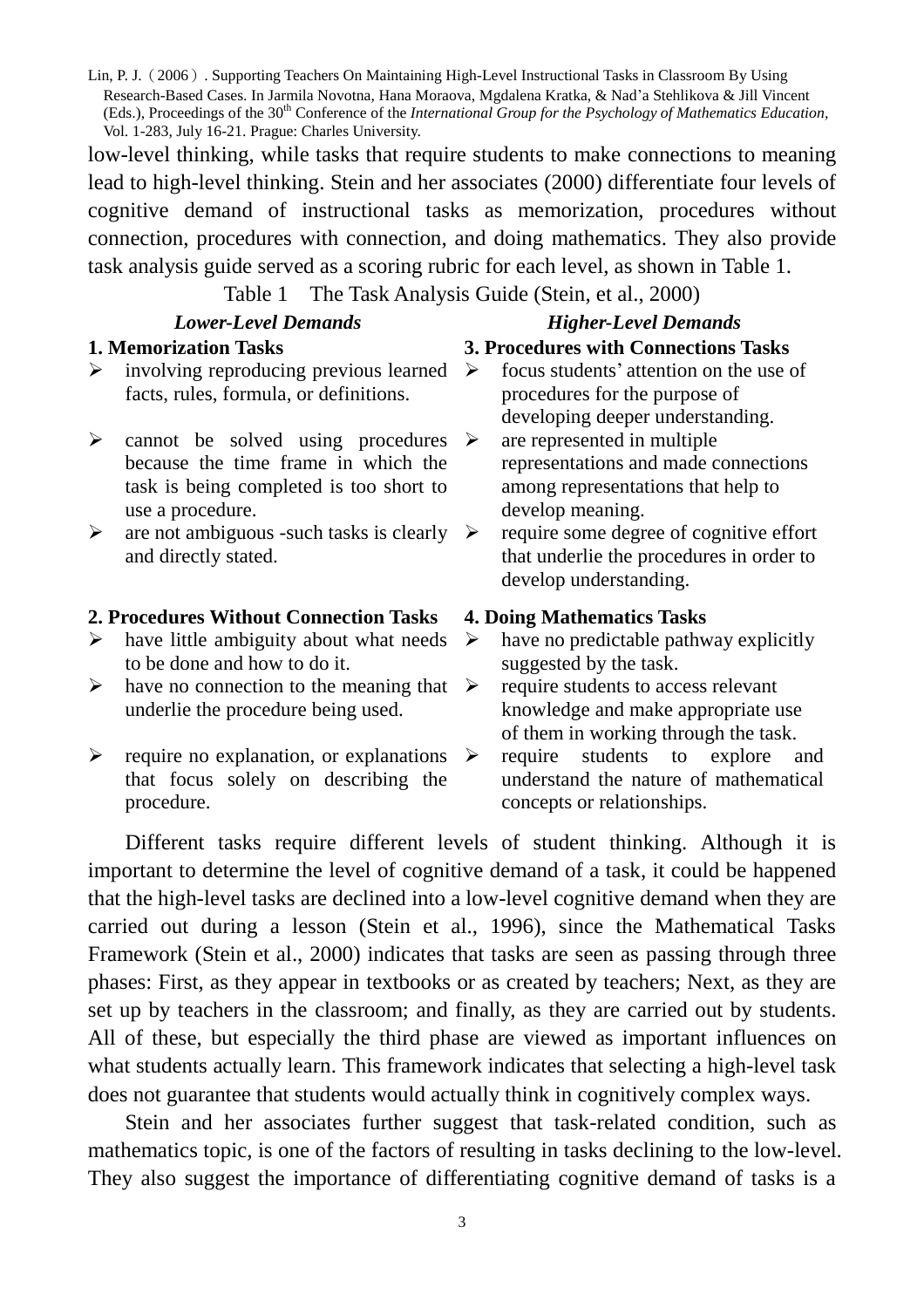central role in selecting instructional tasks matching to objectives. Therefore, the selection of mathematics topic is considered when examining teachers on maintaining high-level cognitive demands. Moreover, previous research on fraction shows that fraction requiring complex understanding is a challenge for students to learn because it defies students' intuitions from natural numbers (Post, 1992). Thus, fraction makes it possible for teachers to design high-level cognitive demand required in instructional tasks. However, we do not warrant that teachers create high-level demand of tasks and maintain the level during the implementation phase, unless they are aware of the importance of high-level tasks in determining students'thinking.

How can a teacher educator help teachers to provide such an opportunity to students engaging in instructional tasks in complex and meaningful ways? Stein and her associates (2000) suggest that the use of cases can be a device to play this intervention. They explain that once teachers begin to view cases of various patterns of instructional tasks, they can begin to reflect on their own practice through the lens of the cognitive demands of tasks.

Thus, this study was intended to examine how teachers maintained high-level cognitive demand when the tasks were carried out by using research-based cases. Here, the research-based cases are featured as: (1) they are real teaching; (2) they are based on valid research; (3) they are likely to initiate critical discussion by users; (4) they are constructed by classroom teachers and the researcher; and (5) the instructor of each case can be invited to participate the case discussion for articulating the context of the case teaching. The tasks referred to the study are not only the problems involving in a textbook or a lesson plan, but also the classroom activities that surround the way in which those problems are set up and actually carried out by teachers and students.

#### **METHOD**

#### **Participants**

Eight teachers, enrolling in a course called "Theory and Practice of Case Method (TPCM)"in summer program at university, participated in this study. Six participants were female and two were males. T1, T2, and T3 teachers have been teaching more than 10 years. The years of teaching for T4, T5, and T6 were ranged from 5 to 10 years. The rest of two teachers (T7, T8) had less than 5 years of teaching experience.

#### **The TPCM Course**

The cases presented in a video form were integrated into the TPCM course. The weekly two 3-hour TPCM course continuing for 48 hours consists of three parts. Part I consisting of 24 hours, reading book chapters and empirical papers were to enrich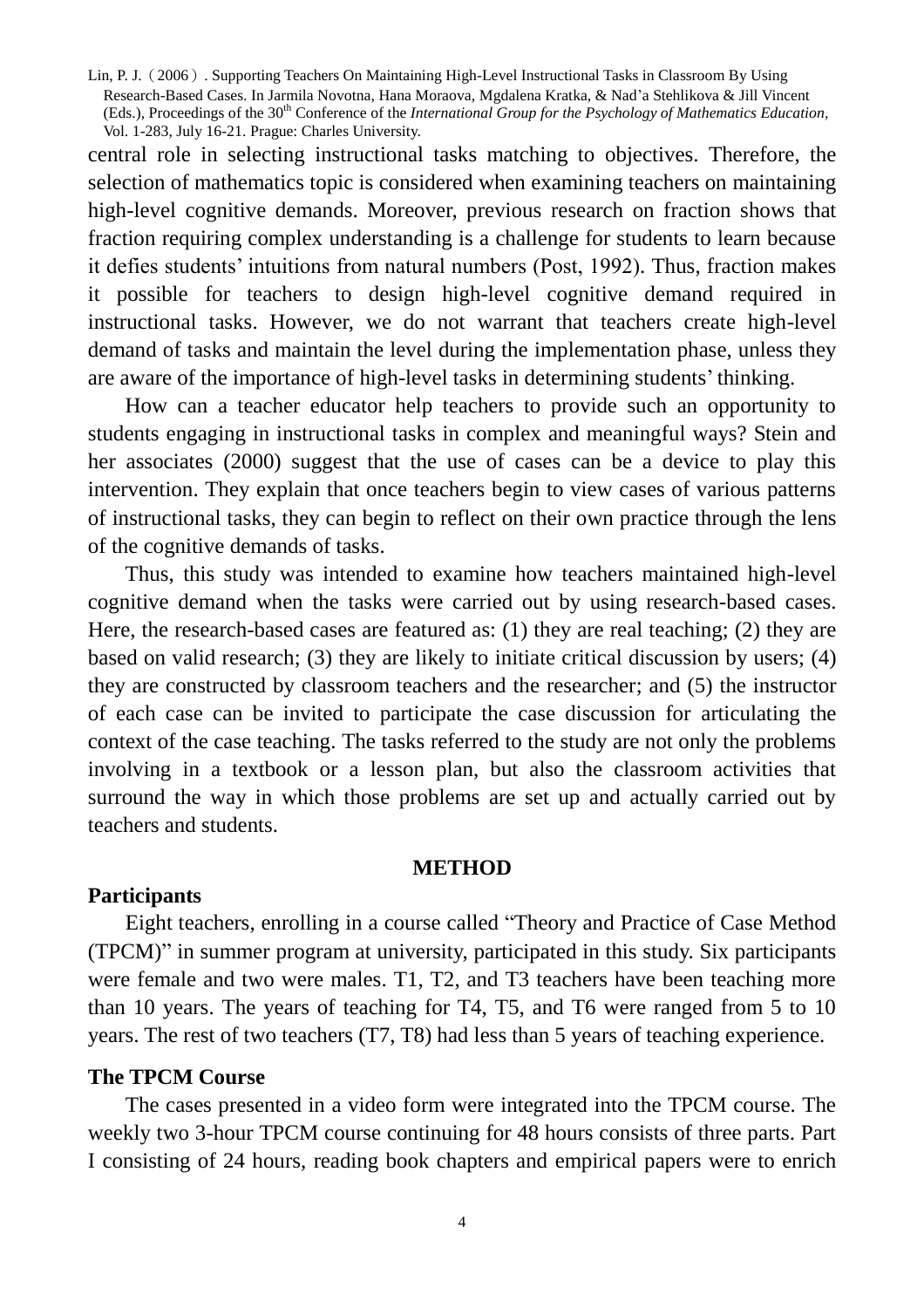teachers'knowledge about cases. Part II containing 24 hours helped teachers learn to provide students with increased opportunities for high-level thinking. Teachers were offered with five research-based cases from which we conducted in previous studies, since videotapes allowed teachers to discern exactly what was going on as students worked on a particular task. One of the five videos was an example to illustrate what a case looks like. The case is with respect to third-graders' difficulty with understanding 2 units of  $\frac{1}{7}$  equal to  $\frac{2}{7}$ . T  $\frac{2}{7}$ . The cases zoomed at the instructional tasks,

students'various strategies, and dialogues between students and teachers.

After viewing a video case, each case was immediately discussed in small groups and then discussed in a whole class. The author was the instructor of the TPCM, the facilitator of the case discussion, and a member of those who constructed cases. Thus, the author knew very well about the background of the case. However, the author did not provide the teachers extra information such as guiding question, even though they asked about students'preconception or objectives of the lesson. These questions they asked became the central issues for case discussion. The intention of using cases was to encourage the teachers to identify how mathematical tasks differ among the levels of cognitive demand. They were asked to answer the following questions: (1) What could be the main mathematical idea in the case? (2) Which level of cognitive demand of the instruction task would you like to place in? (3) What evidence is there that students learn these ideas or that the difficulties students have in this case?

Part III containing 6 hours was to examine how the use of research-based cases improved their ability in setting up high-level instructional tasks and how the tasks were carried out. Part III were not required but optional, because some of the teachers did not teach mathematics during the school year. Only T1, T2, T4, and T7 involved in the activities of part III. Each teacher was encouraged to put what (s)he learned from the TPCM course into classroom practice in the following school year. They took turns observing each other during the school semester when the summer course was ended. The lesson of ordering fractions with unlike denominators T1 taught were observed by T2, T4, and T7, as an example to illustrate how the T1 created instructional tasks and how the tasks were actually carried out in classroom.

#### **Data Collection**

Data for this study included case analysis of the video. These analyses were audio-taped and transcribed verbally. In addition, teachers were encouraged to write weekly reflective journals as one of the assignments of the course. The reflective journal in which drew teachers'attentions to what students are actually doing instead of on teachers themselves provides a measure of how their thinking has changed as a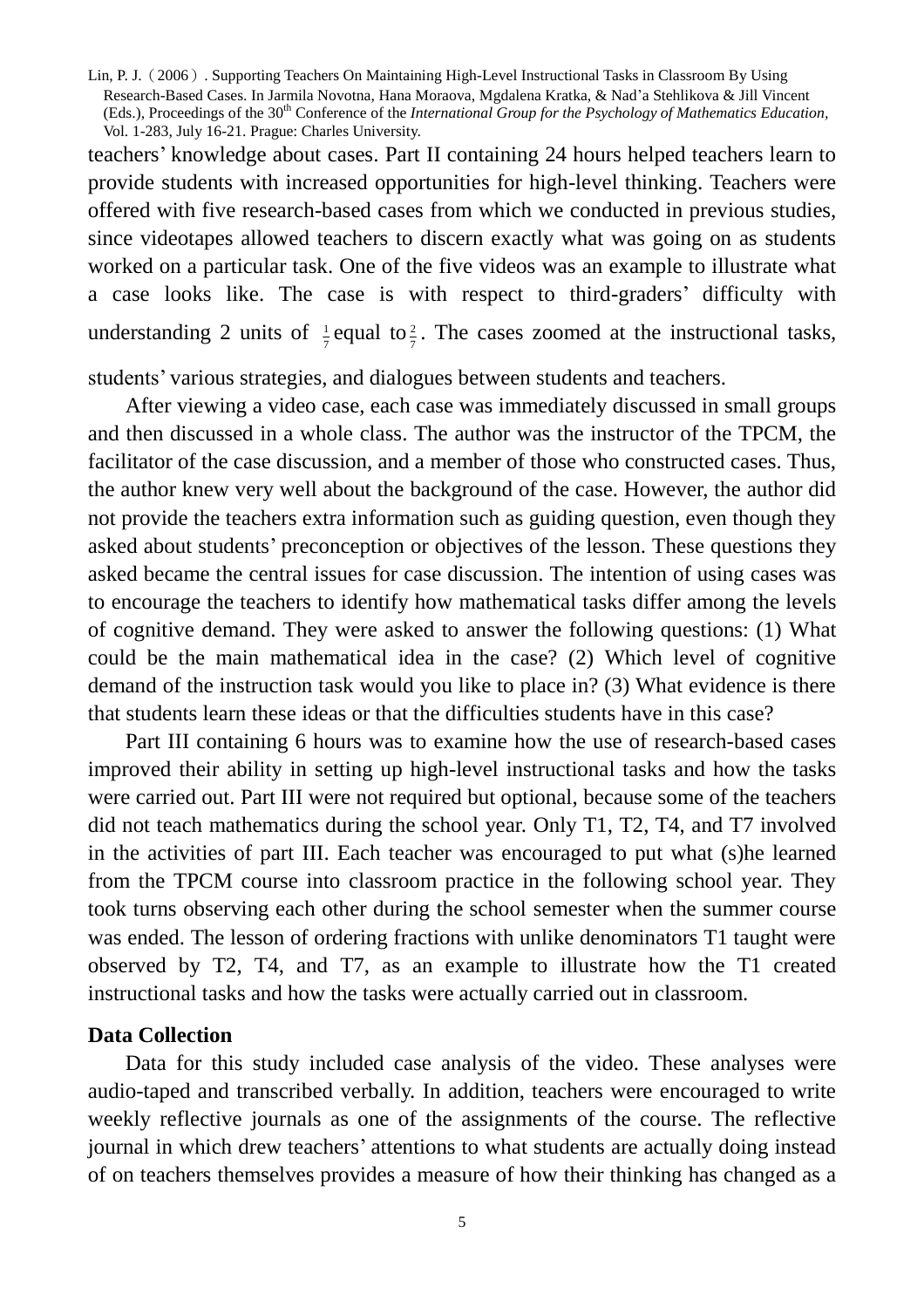result of case discussion. The data collected from Part III of the course also included classroom observations. Three lessons were observed from four teachers who taught mathematics during the year. The classroom observations were videotaped and audio-taped and transcribed verbally.

This study conducted within-case and cross-case analyses to examine how the teachers learned about the cognitive demands from video research-based cases carried out in classrooms. Cross-case analyses were conducted to identify the similarities across cases and the differences among them, and overall patterns.

#### **RESULT**

The results of the study includes teachers'preconceptions of the level of cognitive domain through analyzing a task in case discussions and the effect of using cases on maintaining high-level cognitive demands in which students engaged.

# **Teachers'preconceptions of the level of cognitive domain through analyzing a task in case discussion**

The main mathematical ideas the teachers responded to the case included constructing the meaning of fraction (CM), translation between representations of fraction (TR), and linking between iteration of unit fraction (e.g., 2 units of  $\frac{1}{7}$ )  $\frac{1}{2}$ ) and

fraction in part-whole model (e.g., 2 parts of seven equal-size parts) (LR).

With respect to the level of the fraction task, they put the tasks at the level of doing mathematics. The four teachers (T1, T2, T4, &T7) in one group described that the task was featured as follows. (1) It requires an explanation. (2) It is not textbook-like. (3) It involves multiple representations including the transforms from verbal to manipulatives and to diagram. (4) There is no predicable pathway suggested by the task. (5) It requires complex thinking. The other four teachers (T3, T5, T6, T8) in one group added two more features. The task activated students'misconception as  $\frac{1}{7} + \frac{1}{7} = \frac{2}{14}$  and made connections between iteration of unit fraction and a non-unit fraction with part-whole model. Table 2 summarizes the responses the teachers from two different groups answered to the case.

| Teachers              | Main<br>Ideas         | Level of<br>cognitive<br>demand | Features                                                                                                                                                       | Students Learned &<br><b>Difficulties</b>                                                             |
|-----------------------|-----------------------|---------------------------------|----------------------------------------------------------------------------------------------------------------------------------------------------------------|-------------------------------------------------------------------------------------------------------|
| T1 T2<br><b>T4 T7</b> | CM<br><b>TR</b><br>LR | Doing<br>mathematics            | • requires an explanation.<br>• involves multiple representations<br>$\cdot$ is not textbook-like.<br>• no predicable pathway.<br>• requires complex thinking. | • shaded in separate<br>areas<br>• perceptual distractors<br>• partitioning odd parts<br>for students |

Table 2 Responses Each Teacher Answered to Each Question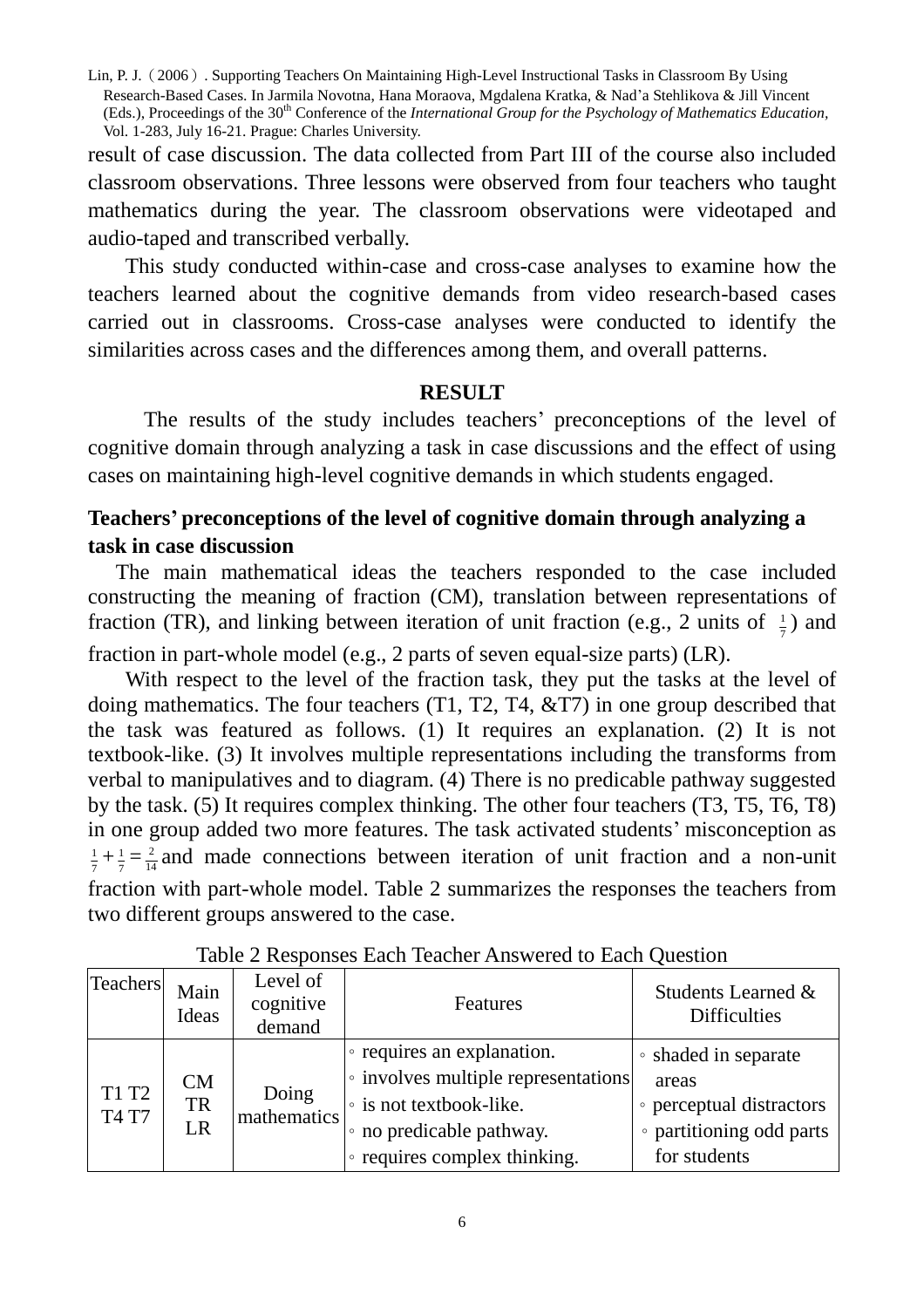Lin, P. J.(2006). Supporting Teachers On Maintaining High-Level Instructional Tasks in Classroom By Using Research-Based Cases. In Jarmila Novotna, Hana Moraova, Mgdalena Kratka, & Nad'a Stehlikova & Jill Vincent (Eds.), Proceedings of the 30<sup>th</sup> Conference of the *International Group for the Psychology of Mathematics Education*, Vol. 1-283, July 16-21. Prague: Charles University.

| T3 T5 | <b>CM</b><br>TR | Doing<br>mathematics | $\circ$ activates students' misconception $\circ$ shaded in separate |                          |
|-------|-----------------|----------------------|----------------------------------------------------------------------|--------------------------|
| T6 T8 |                 |                      | $\cdot$ makes connections between                                    | areas                    |
|       |                 |                      | fraction meanings                                                    | • perceptual distractors |

The teachers stated that they have learned from the tasks in the video case on provoking students'difficulties and misconceptions. They were surprised to find students' difficulty in deciding  $\frac{2}{7}$  while the partitioning line in the diagram was missing. The missing line represented a perceptual distractor for students. T1 reflected on her mathematics journal and stated that

"...It is hard for the third graders mentally "put in" the line. And I was shocked with students' difficulty with agreement to "2 units of  $\frac{1}{7}$  e  $\frac{1}{7}$  equal to  $\frac{2}{7}$ ", since the students agreed that "2 units of  $\frac{1}{7}$ 1 is represented as  $\frac{1}{\sqrt{1+\frac{1}{\sqrt{1+\frac{1}{\sqrt{1+\frac{1}{\sqrt{1+\frac{1}{\sqrt{1+\frac{1}{\sqrt{1+\frac{1}{\sqrt{1+\frac{1}{\sqrt{1+\frac{1}{\sqrt{1+\frac{1}{\sqrt{1+\frac{1}{\sqrt{1+\frac{1}{\sqrt{1+\frac{1}{\sqrt{1+\frac{1}{\sqrt{1+\frac{1}{\sqrt{1+\frac{1}{\sqrt{1+\frac{1}{\sqrt{1+\frac{1}{\sqrt{1+\frac{1}{\sqrt{1+\frac{1}{\sqrt{1+\frac{1}{\sqrt{1+\frac{1}{\sqrt{1+\frac{1$ 

#### **Effect of Using Cases on Maintaining High-Level Tasks**

#### *Teachers'responses to the tasks T1 set up*

This phase included T1's communication to her students regarding they were expected to decide which of the fractions is greater and how they were expected to compare them. Each student was told to start to work on it and wrote individual solution on each whiteboard. T1 created the sequences tasks including comparing each of the four pairs of fraction for six graders. The four pairs  $\left(\frac{1}{5} \nu s.\frac{1}{7}\right)$  $\frac{1}{5}$  vs.  $\frac{1}{7}$  $\frac{1}{5}$  vs.  $\frac{1}{7}$  ;  $\frac{5}{16}$  vs.  $\frac{5}{9}$  $rac{5}{16}$  vs.  $rac{5}{9}$  $rac{5}{16}$  vs.  $rac{5}{9}$  ;  $rac{4}{9}$  vs.  $rac{8}{12}$  $\frac{4}{9}$  vs.  $\frac{8}{12}$  $\frac{4}{9}$  vs.  $\frac{8}{12}$  ;  $\frac{11}{12}$  vs.  $\frac{14}{15}$  $\frac{11}{12}$  vs.  $\frac{14}{15}$  $\frac{11}{12}$  were unit fractions, fractions with same numerator or like denominator, and fractions with different numerators and denominators.

Both T2 and T4 identified the tasks T1 created as the level of "procedure with connection", while T7 identified them as low-level demands. T7 claimed that the four pairs of fractions were not involved in problem contexts and focused on producing correct answers rather than developing understanding. Conversely, T4 suggested the purposeful change on the numerals of numerator and denominator TI made on the tasks from the textbook for developing students'multiple strategies, so that these tasks required the cognitive demands of procedure with connection. T2 added for TI on deviating from the emphasis of the algorithm. T2 also suggested that the tasks were sequenced as a scaffold for developing the diversity of solutions. The patterns of the teachers'reposes to the tasks T1 created from setup phase to the implementation phase are summarized as Table 3.

#### *Teachers'responses to the tasks T1 Implementing in classroom*

The implementation phase starts as soon as students began to work on the task and continued until T1 and her students turned their attention to a new task. All three teachers T2, T4 and T7 agreed the tasks standing at the cognitive level of "procedure with connection", since six different strategies were used to solve the four types of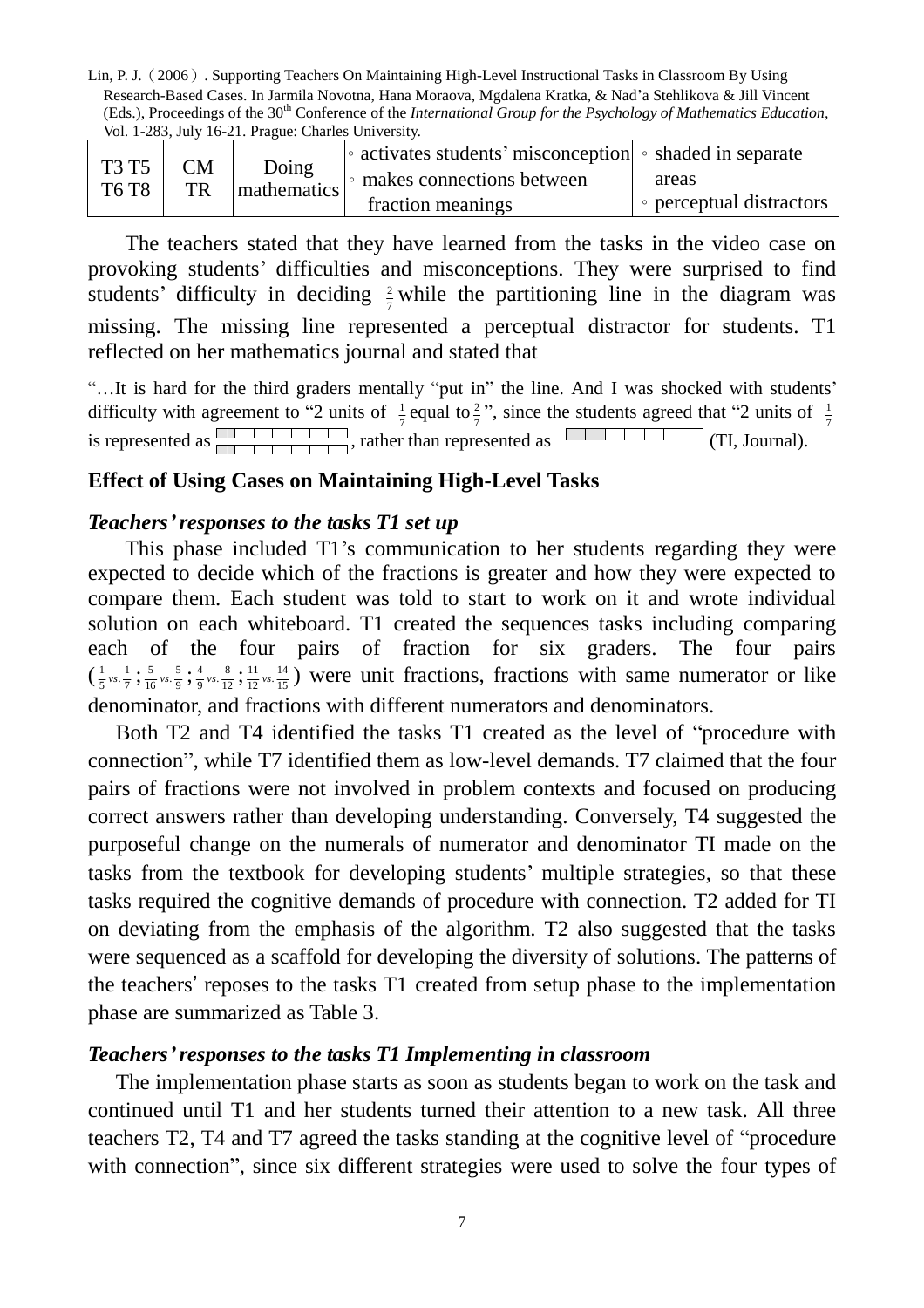fractions. In addition, the three teachers explained that in the implementation phase, T1 also invited students to explain their answers.

The teachers reported that students used two strategies to compare  $\frac{1}{5}$ <sub>vs.</sub>  $\frac{1}{7}$  $\frac{1}{5}$  vs.  $\frac{1}{7}$ . One was referred to unit fraction. Students realized that there is an inverse relation between the number of parts into which the whole is divided and the resulting size of each part, so that  $\frac{1}{5} > \frac{1}{7}$ . The other strategy was to make into a same denominator from two different denominators. For instance, finding  $\frac{1}{5} = \frac{1}{5x7}$ *x*  $\frac{x}{x^7}, \frac{1}{7} = \frac{1 \times 5}{7 \times 5}$ *x*  $\frac{x5}{x5}$  first, then  $\frac{7}{35}$  is greater than  $\frac{5}{35}$ .

Table 3 Patterns of Teachers' Reposes to T1's Tasks from Setup to Implementation Phase

|                | In Setup Phase                   | In Implementation Phase       | Level of<br>Demand | Features                                                                                                                                |
|----------------|----------------------------------|-------------------------------|--------------------|-----------------------------------------------------------------------------------------------------------------------------------------|
| T <sub>2</sub> | Procedure with<br>connections    | Procedure with<br>connections | Maintained         | • tasks built on students' prior<br>knowledge.<br>• involves multiple strategies.<br>• requiring an explanation.                        |
| <b>T4</b>      | Procedure with<br>connections    | Procedure with<br>connections | Maintained         | • purposely changed the tasks with<br>different types of fraction<br>• requiring an explanation.<br>• connecting procedures to meaning. |
| T7             | Procedure without<br>connections | Procedure with<br>connections | Changed            | • involves multiple strategies.<br>• scaffolding for developing<br>students' various strategies.                                        |

It was then followed by the problem "comparing  $\frac{5}{16}$  vs.  $\frac{5}{9}$  $\frac{5}{16}$  vs.  $\frac{5}{9}$  ". Most of the students still used the two previous strategies, partitioning and finding a same denominator. They further developed a new strategy of using a reference point. For instance,  $\frac{5}{16}$  is less than  $\frac{1}{2}$  and  $\frac{5}{9}$  is greater than  $\frac{1}{2}$ . To this problem, TI intended to get rid of the use of common denominator, since the product of 16x5 is too big to having a correct answer. Therefore she called for Su-Jing explaining her solution.

*T1: How did you change the number*  $\frac{5}{16}$  *into*  $\frac{45}{126}$  *?* 

Su-Jing: I used the fraction  $\frac{5}{16}$  with denominator and numerator multiplying 9 and got the answer  $\frac{45}{126}$ .

*T1: Why did 16 change into 126? Su-Jing: I made a calculation error. It should be 144. T1: Did all of you think it is a good strategy to find the common denominator? Students: No.*

T7 stated that the third problem "Order  $\frac{4}{9}$  vs.  $\frac{8}{12}$  $\frac{4}{9}$  vs.  $\frac{8}{12}$  ", with different numerators and denominators, is getting harder for students. In this case, students merely either focused on the numerator or on the denominator leading to incorrect answer. As observed, T1 encouraged her students succeeding in the problem by using: 1) reference point  $\frac{1}{2}$ ; 2) finding a common denominator, such as finding  $\frac{4x4}{9x4}$ *x*  $\frac{x^4}{x^4}$  equivalent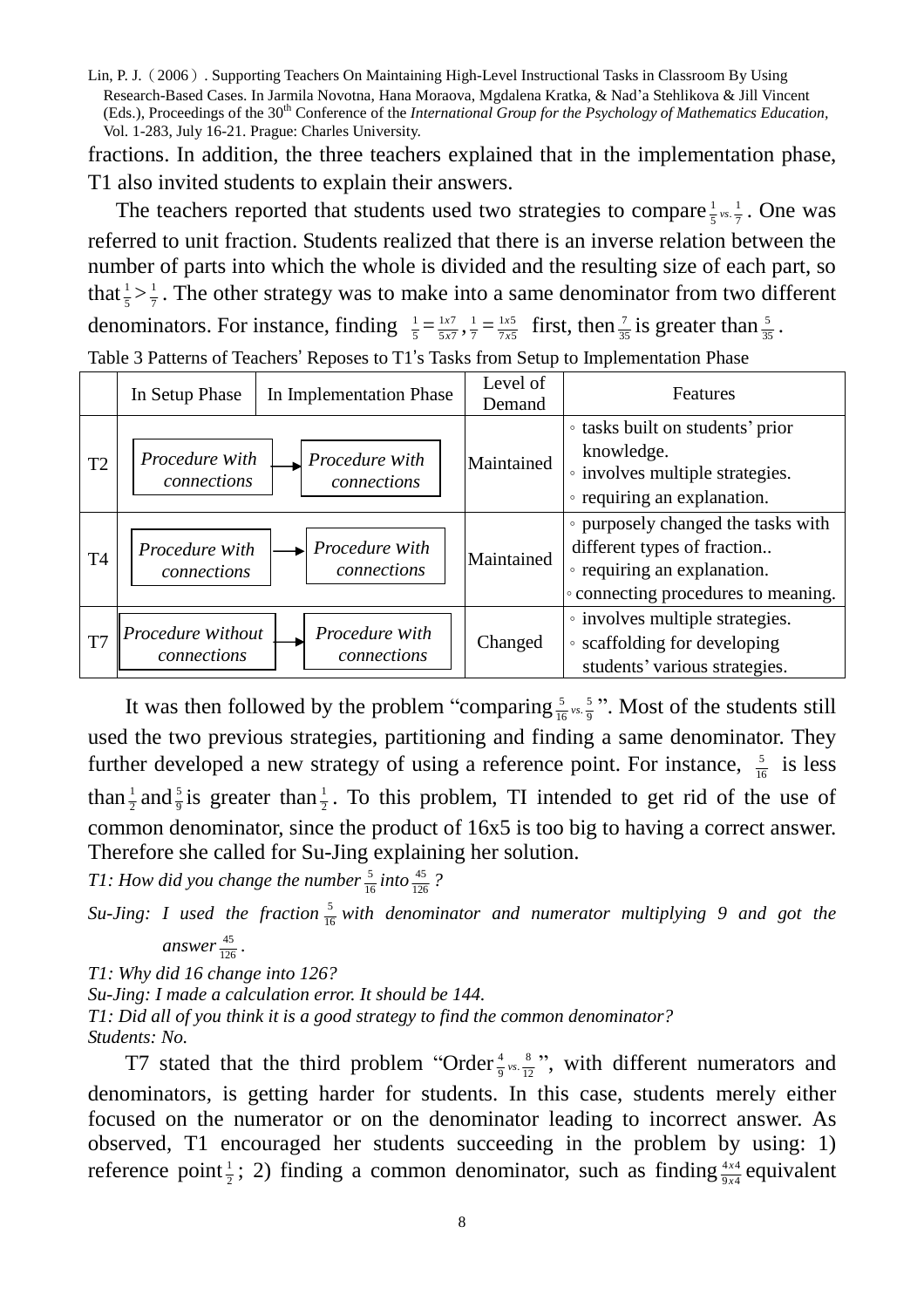to  $\frac{4}{9}, \frac{8x3}{12x3}$  $8x3$ *x*  $\frac{x^3}{x^3}$  equivalent to  $\frac{8}{12}$ ; 3) finding a same numerator, such as finding  $\frac{4}{6}$  equivalent to  $\frac{8}{12}$ and then ordering  $\frac{4}{6}$  and  $\frac{4}{9}$ ; 4) finding a same numerator, such as finding  $\frac{8}{18}$  equivalent to  $\frac{4}{9}$  and then ordering  $\frac{8}{18}$  and  $\frac{8}{12}$ ; 5) Making them have same denominator by multiplying their least common divisor, then compare their numerators, such as  $9x4$  $4x4$  $\frac{x^4}{x^4} = \frac{16}{36}, \frac{8x^3}{12x^3}$  $8x3$  $\frac{x^3}{(x^3)} = \frac{24}{36}$ .

The Table 3 shows that T7 changed her view of the levels of cognitive demands when the tasks were in the setup phase moving on to the implementation phase. The teachers finally had a commitment to TI maintaining the tasks at the level of procedure with connections. These tasks during the lesson were identified by the teachers and were featured as students' use of multiple strategies, required students' explanation, and connected procedures to meaning.

#### **CONCLUSION**

It is concluded that the use of cases supporting teachers on increasing their awareness of the importance of differentiating levels of cognitive demand of tasks determining students thinking. The case discussion created the opportunity of raising the level of discussing among teachers toward a deeper analysis of the relationship.

Besides, the effect of using cases on teacher's thinking about teaching, it is found that there were usually many support factors present in teachers'classrooms. These factors including the selection of tasks that built on students'prior knowledge, assisting students thinking by asking thought-provoking questionings that preserve task complexity, and sustaining pressure for explanation and sense-making maintained high-level of cognitive demand of the tasks evolved during a lesson. However, it could be happened that the cognitive demands of tasks declined during the implementation phase. The factors of declining the cognitive demands of the tasks in classroom could be a further analysis for the further study.

#### **REFERENCE**

- Barnett, C. S. (1998). Mathematics teaching cases as a catalyst for informed strategic inquiry. *Teaching and Teacher Education, 14*(1), 81-93.
- Dolk, M. & den Hertog, J. (2001). Educating the primary school mathematics teacher educator: A case study in the Netherlands. Paper presented in the *Netherlands and Taiwan Conference on Common Sense in Mathematics*, Nov. 19-23. National Taiwan Normal University.
- Lin, P. J. (2002). On enhancing teachers' knowledge by constructing cases in classrooms. *Journal of Mathematics Teacher Education*, 5(4), 317-349.
- Merseth, K. K. (1996). Cases and case methods in teacher education, In J. Sikula, J. Buttery, & E. Guyton (Eds.) *Handbook of research on teacher education* (2<sup>nd</sup>.).